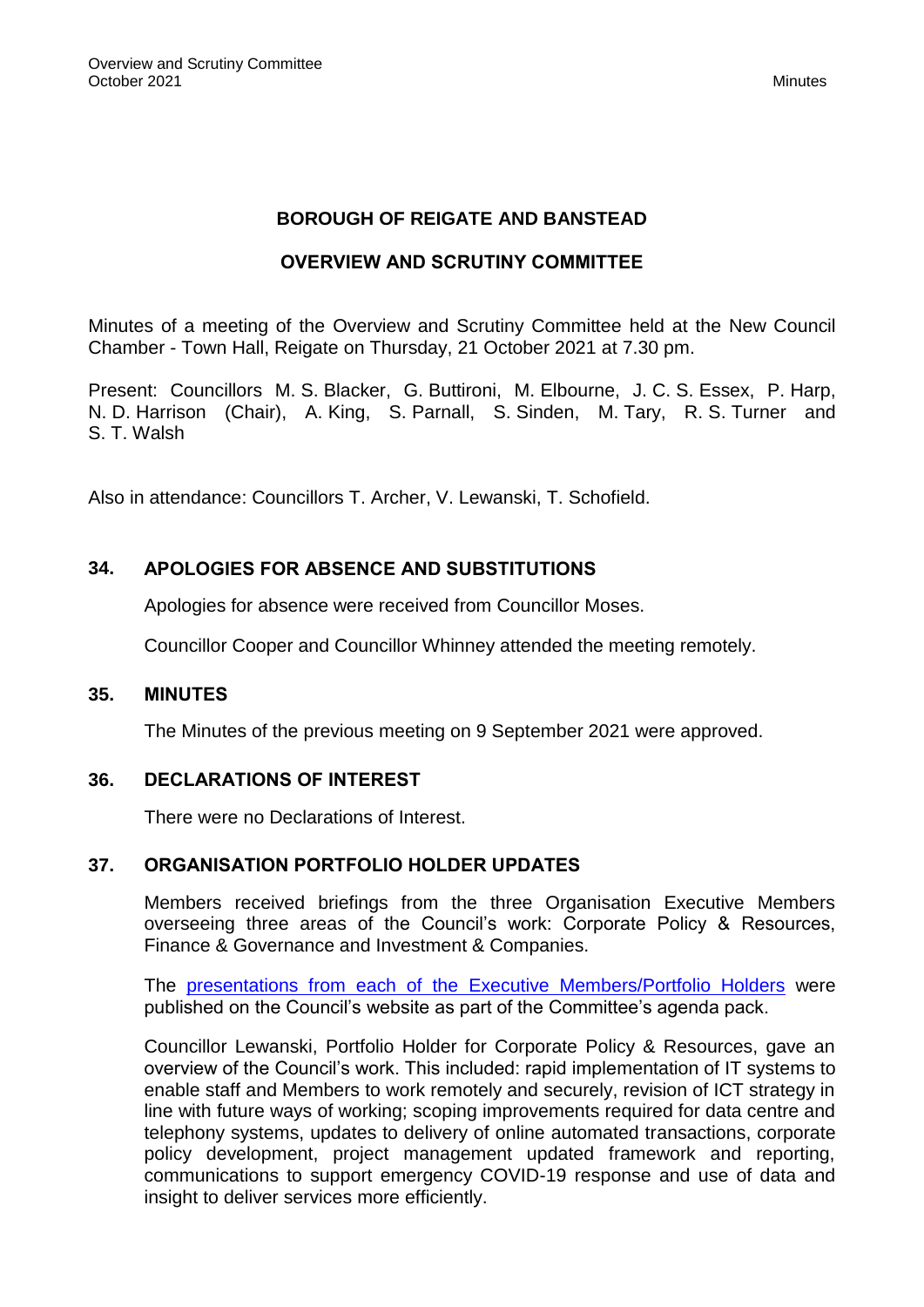Organisational Development and HR had been reviewing different ways of working to benefit residents post the pandemic, including hybrid working to enable remote working with future physical workspaces, as well as workforce planning and resourcing.

Members made observations and asked questions on the following areas. This included supplementary questions arising from Written Answers to Members' Advance Questions:

- **Customer relations** approximately 60 plus online transactions with the public were handled through the Customer Relationship Management (CRM) system currently. Work was ongoing to review the work done to date to move processes online which had been facilitated by the CRM platform. The Head of IT confirmed that around 30,000 people had signed up to request Council services in this way. Over 50,000 transactions a year were carried out using the digital platform. Members asked for further information as a follow-up written answer.
- **Cyber-attacks**  Members highlighted the increase in cyber-attacks on IT systems of companies and organisations more generally, following the increase in online working. The Head of IT confirmed on the cyber front that IT monitors all systems and blocks around 2000 attempts a month. There was secure access to systems via Council-issued laptops and the organisation had to meet public sector network accreditation each year set by the Cabinet Office.
- **Fraud and identity fraud** how did the Council ensure it was protecting residents against fraud with the decrease in face-to-face contact and remote working? This included dealing with potential identity fraud, such as criminals purporting to be calling from the Council. It was confirmed that the Revenues, Benefits and Fraud team dealt with any reported cases of fraud. Members requested more information in a follow-up written answer.
- **Telephony** it was confirmed that plans to replace the entire telephony and remote access systems in 2022 were underway. There had been some problems with external calls going direct to a staff extension number due to remote access systems. This had not affected the Borough Council's main phone line or internal calls.
- **Hybrid working** HR was working through the detail on hybrid working with staff and the impact this might have on working conditions before communicating more widely the future planned approach. All staff could book a desk to work in the offices.

Councillor Schofield, Portfolio Holder for Finance & Governance, gave an overview to the Committee. This included supplementary questions arising from Written Answers to Members' Advance Questions.

Regular updates had been given to Executive on COVID-19 budget impacts during 2020/21, an updated Medium-Term Financial Plan and business grants. Service & Financial Planning for 2022/23 was on schedule with reports to 18 November Executive and Budget Scrutiny Panel on 1 December.

The Legal team had been strengthened with the recruitment of an experienced Planning solicitor and Property solicitor with very little work outsourced. A review of land charges services had been undertaken to increase the quality of land charges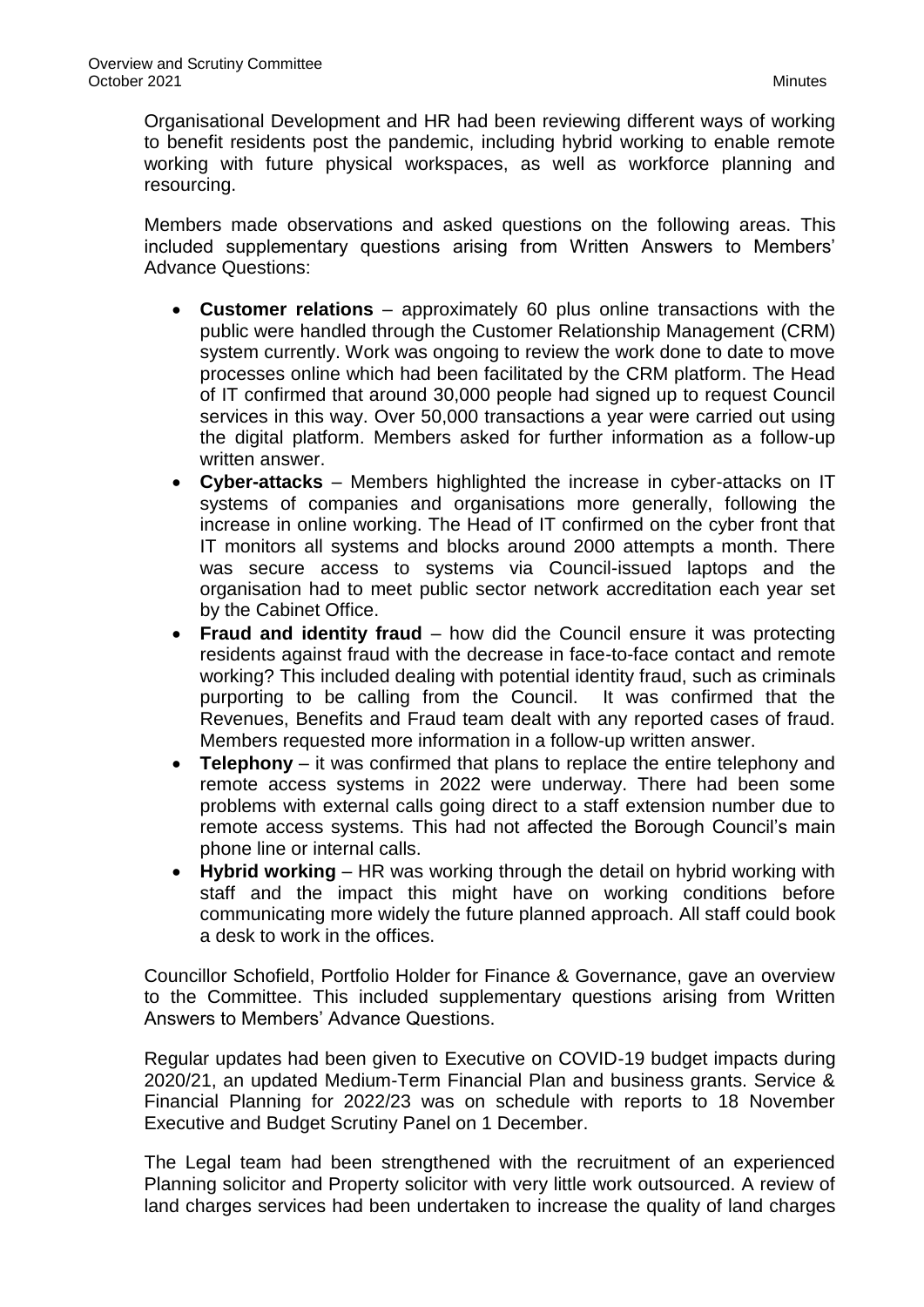information. Further work had been carried out to strengthen the centralised procurement service to seek best value for money when procuring goods and services.

Council Tax collection had increased slightly for the same period in 2020/21 but still not back to pre-Covid level. Counter Fraud cumulative figures had identified savings from counter fraud work of £1.3m including housing fraud, Council Tax, business rates and benefits. The fraud team had received a national award for excellence in partnership work with Oxford City Council. A total of 7,640 payments had been made to local businesses from April 2020 under various criteria totalling £42.391m.

Members made observations and asked questions on the following areas:

- **Counter fraud** Members asked about the savings relating to counter fraud work which related to savings on the cost of temporary accommodation and social housing tenancies as well as additional council tax over time following Cabinet Office measurements.
- **Parking income** parking revenues and reduced income from parking season tickets for businesses, for example, was under review following the pandemic and increased remote working.

Councillor Archer, Portfolio Holder for Investment & Companies, gave an overview of the Council's work. The focus was on overall strategy, Council owned or partowned companies and assets. The bulk of the work related to managing existing investments. Work was underway to develop Commercial Strategy Part 2 with Part 1 agreed in December 2020. (An update on existing companies was provided in Minute 39). The income-generating portfolio included properties in Redhill, Reigate, Merstham and Horley. During the pandemic, 94% of rent was collected, with only a 6% shortfall (resulting from two Company Voluntary Arrangements - CVAs) which was a strong performance. Programmes included good progress on Marketfield Way in Redhill and development feasibility work underway for Horley Car Park site. Following planning permission refusal of the Woodhatch Crematorium proposal, next steps were under consideration.

Supplementary questions arising from Written Answers to Members' Advance Questions included questions on Horley Business Park future development plans.

Members commented and asked questions on the following areas:

- **Woodhatch Crematorium** Following refusal of planning permission at Planning Committee at the end of September, the project and next steps were being considered.
- **Affordability of market rent apartments** owned by Kooky Ltd (part of the Delph Group) – Members asked for more information on the rental apartments being developed on the Council-owned site on Marketfield Way site, Redhill. A written answer was requested on 1) service management charges 2) ground rents and to confirm best practice was being followed with regard to leasehold property management.
- **Horley Car Park scheme** Members asked about the development feasibility work underway. This was at an early stage to identify if it is a viable scheme to meet housing and commercial objectives for regeneration of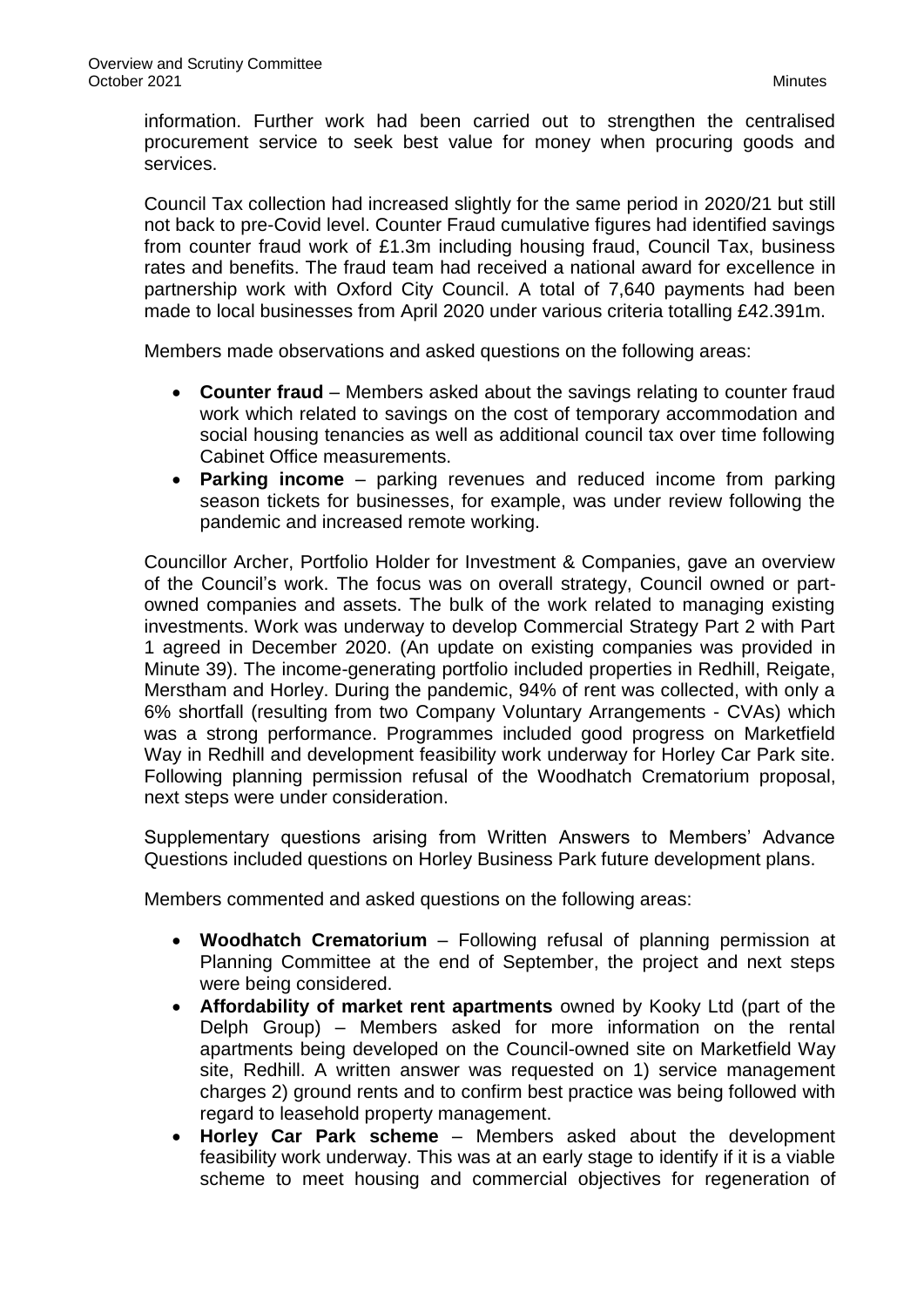Horley town centre. However, recent steep increases in building costs were an issue.

- **Marketfield Way, Redhill** it was confirmed that an agreement with a future cinema provider was being finalised and other lease agreements with tenants were being negotiated.
- **55-63 Victoria Road, Horley property** Members asked about this property asset which had been boarded up for some time. The Property Services Manager reported that plans for a temporary shop front and a new marketing campaign were underway.

**RESOLVED** – that the Committee:

- 1) Note the Executive Portfolio Holder updates on the activities and work undertaken within the Organisation portfolio service and policy areas;
- 2) Provide observations and comments for consideration by Executive Members as set out in the Minutes.

# **38. ENVIRONMENTAL SUSTAINABILITY: PROGRESS UPDATE**

The Committee received an annual update on the work towards the objectives set out in the Council's Environmental Sustainability Strategy, adopted in July 2020.

Councillor Lewanski, Portfolio Holder for Corporate Policy and Resources, outlined the work that had taken place over the past year. More detail was given in the [environmental sustainability strategy update slide pack](https://reigate-banstead.moderngov.co.uk/documents/s16848/OS%20Slide%20Deck%20FINAL.pdf) published as part of the agenda pack. In addition, the agenda pack included two annexes: Annex 1 which set out the progress, challenges and next steps of the Action Plan in 2020/21. Annex 2 set out additional proposed actions.

During the past year, the new sustainability team had been established at the Borough Council. Despite the challenges faced during the pandemic, good progress had been made and action on more sustainable ways of working was being weaved throughout services across the Council. These activities were based on four key themes: energy and carbon, low impact consumption, biodiversity & the natural environment and implementation cross-cutting areas such as Planning, partnership working and procurement.

The sustainability team had two main areas of focus:

- 1) To work to become a more sustainable Council. Actions to date have included purchasing energy with renewable tariffs and offsetting so our energy supply could become carbon neutral; switching to low carbon vehicles as these were replaced and improving the Borough's green spaces to absorb more carbon dioxide and to support biodiversity. A range of activities to support and train staff and Members to underpin a more sustainable future was underway.
- 2) To support residents and businesses to become a more sustainable Borough such as: joint working with Surrey local authorities and Surrey County Council; bidding for Government funding for decarbonisation of housing stock; supporting schemes such as Solar Together to install solar panels in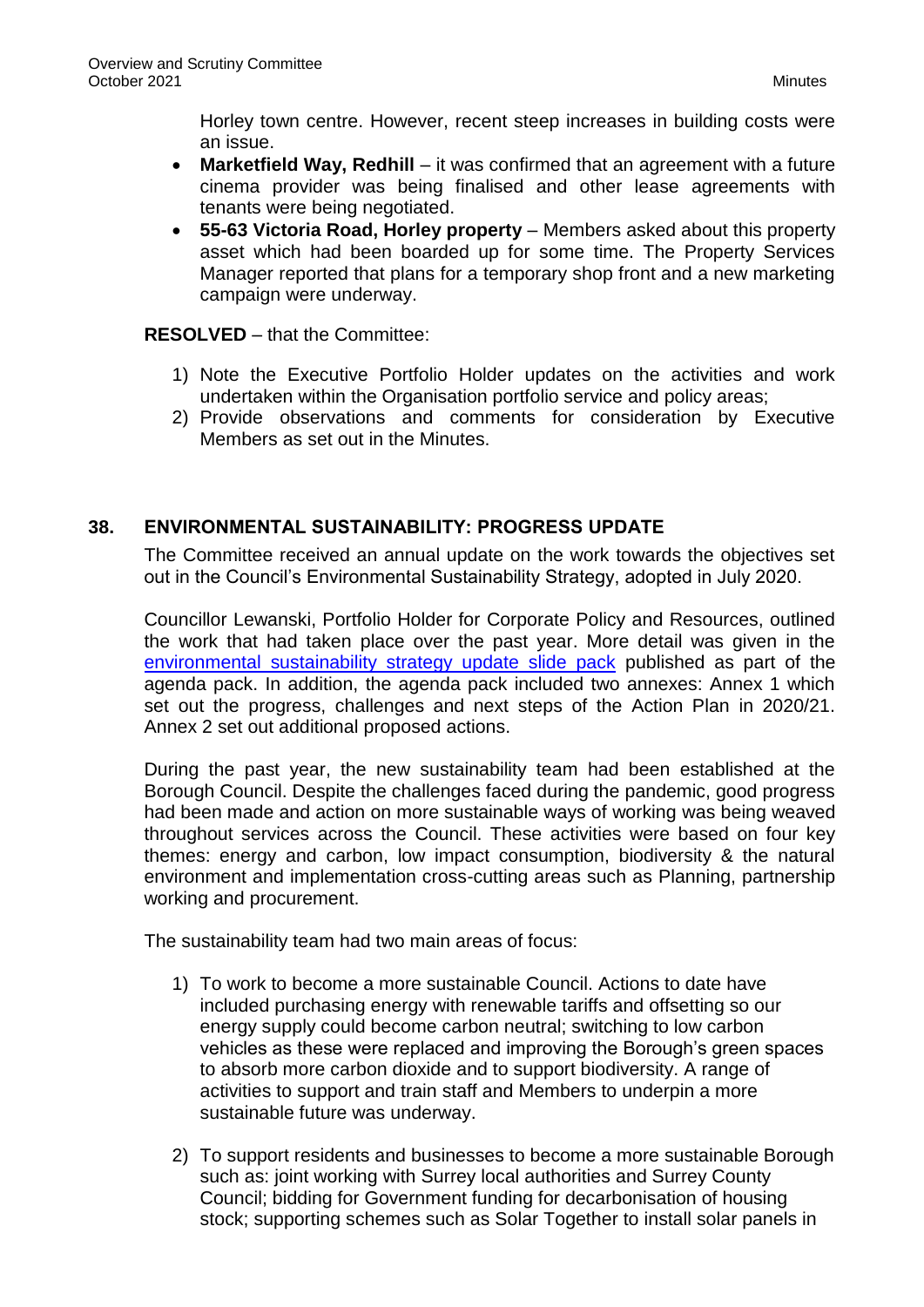the borough; installing new electric vehicle charging points in Horley (with more to come in Banstead); working with community groups to identify areas to plant trees; planned work to engage young people on climate change through local schools.

Councillor Lewanski thanked the Cross Party Member Sustainability Working Group for their detailed questions and feedback on the strategy.

Written answers had been provided to members on the Council's staged approach to working towards the Council's 2030 net zero carbon target and use of carbon offsetting measures and hedge cutting in the borough. A supplementary question from Councillor Essex requested more detail on offsetting schemes and costs as a follow-up written response.

Committee Members highlighted four priorities which would require significant planning, financial spend and delivery to achieve carbon reduction and get the Council to net zero by 2030. These were:

- Improving the Council's own assets and buildings.
- A plan to convert the Council's fleet.
- Rolling out electric vehicle (EV) charging infrastructure including for taxis and private hire vehicles.
- A plan for domestic retrofit programmes.

Members asked questions and made observations on the following areas:

**Engagement with young people –** Members asked about plans for working with young people on climate change and sustainability issues. Plans were underway for a pilot scheme to work with one primary and one secondary school in the Borough initially before expanding more widely to schools and colleges

**Electric vehicle (EV) charging points** – plans for EV charging was discussed in the north of the Borough such as Tadworth and Tattenhams where many residents parked on roads and there were limited public car parks to access EV charging points. Officers confirmed that they wanted to ensure a good geographic spread of EV points. Surrey County Council as highways authority was due to roll out trials of EV charging points next year in the Borough. Officers were working with the Energy Saving Trust to review where additional charging points in the Borough's own car parks could be placed.

Members asked about procurement and funding models for future EV charging points. It was noted that there are various different models available. Members highlighted Community Infrastructure Levy (CIL) funding as a way of investing in strategic projects to assist environmental sustainability. It was noted that Councilowned land and facilities (not only Council car parks) could be used to benefit the community in this area such as EV charging points.

**Work with Surrey County Council** – the Committee noted that Surrey County Council had published its Climate Change Delivery Plan at the end of October and asked how RBBC's Action Plan dovetailed with this to avoid any overlaps and also highlight any gaps. Officers reassured the Committee they were working closely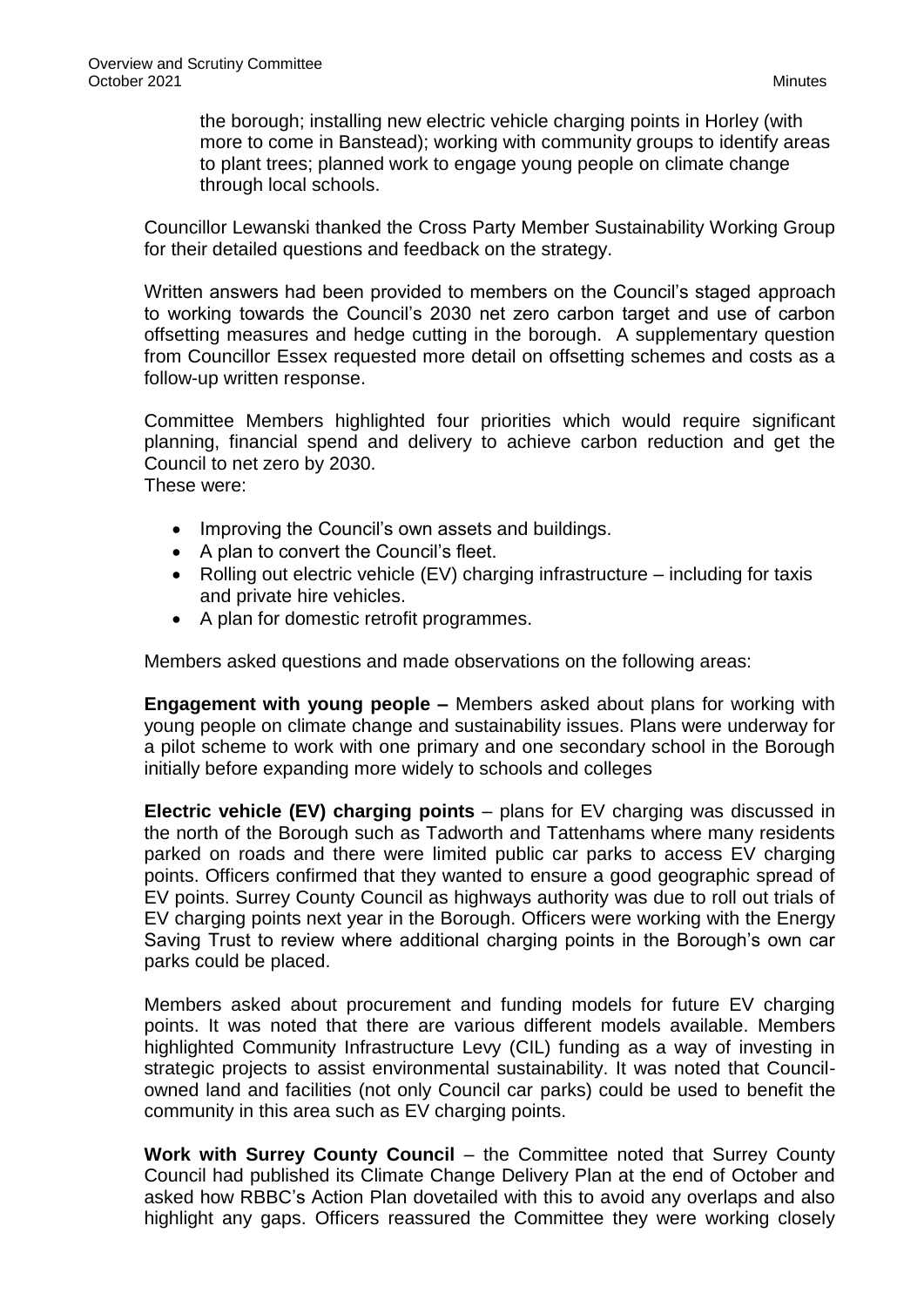with the County Council including input into its Climate Change Delivery Plan to make best use of limited resources that were available to local authorities.

**Publicising the RBBC action plan** – updated web pages giving guidance and funding advice to residents and businesses about climate change and sustainability, articles in the Borough News and social media campaigns had been published as part of the communications plan. Members requested further public-facing messaging to further increase awareness of the work the Council was doing to combat climate change and help residents act sustainably. Further work was planned to gather feedback and views from residents.

**Borough-wide emissions** – the data graph on p45 of the agenda pack showed Borough-wide emissions in domestic use and transport were higher than in Surrey and England. This was common in more affluent areas where there were a greater number of residents living alone in larger detached houses and using their cars rather than public transport. The Council's total carbon footprint was well under 1% of the Borough's emissions.

**Planting new forestry** - Members noted the work to improve the natural environment – the Council had planted 181 trees and created or improved 128 square metres of soft landscaping within the borough. Members drew attention to Council-owned fields next to Banstead Common and asked if some of this area could be considered for planting new forestry to extend Banstead woods to assist work on enhancing the Borough's ecology rather than its current use as low-level agriculture land. Officers confirmed this idea would be explored with the Greenspaces team.

**Fleet replacement strategy** – 13 low-emission vehicles within the Council's fleet (10% of total) had been purchased with moves to use more efficient diesel refuse lorries. An electric refuse vehicle was being trialled.

**Insulating Council-own buildings** – Members asked for information on plans to improve the insulation of buildings owned and leased by the Council and plans to install alternative heating sources. A written answer would be provided.

**Domestic retrofit of homes** – the Committee asked about support for residents who may struggle in harder to heat homes. The Council had been working with the Solar Together Surrey project to support solar panel and battery storage discounts and the Green Jump Surrey scheme which helped to fund grants towards home energy efficiency upgrades.

**Natural environment** – as part of ecological improvements, glyphosate (a type of weedkiller) was only used as a last resort. Member asked how the Council liaised with stakeholders who owned land next to Council land to ensure that they also adopted this approach.

**RESOLVED** that the Committee:

1. Note the progress on work towards the objectives set out in the Council's Environmental Sustainability Strategy and proposed new actions provided at Annex 1 and Annex 2.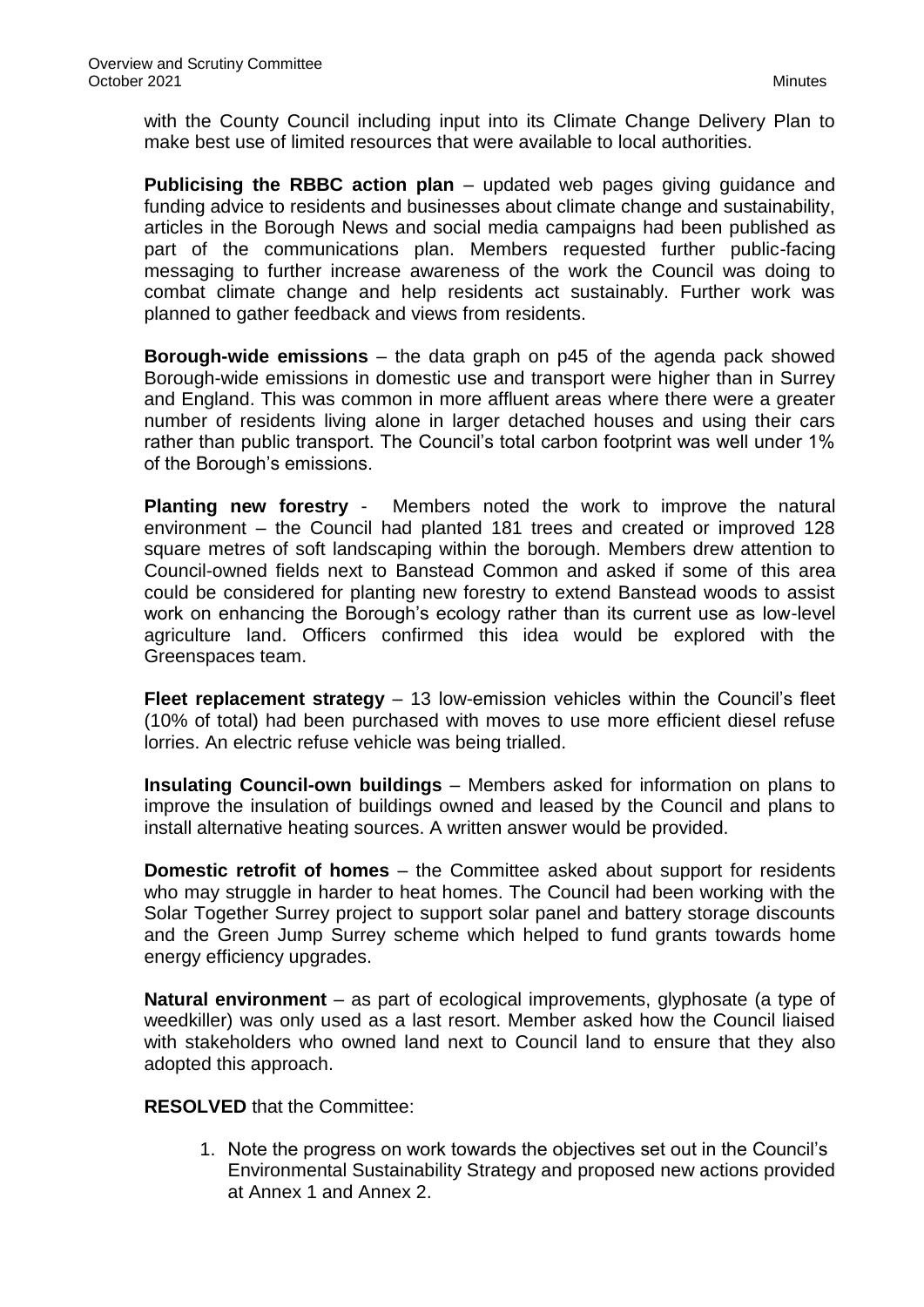2. Provide observations set out in the Minutes for consideration by the Executive at its meeting on 18 November 2021.

## **39. COMPANIES PERFORMANCE UPDATE - AUTUMN 2021**

The Committee received a six-monthly update on the performance of companies owned or part-owned by the Council from the Portfolio Holder for Commercial and Investments, Councillor Archer. Further information was set out in a report to the Committee – *Companies Performance Update – Autumn 2021* – which was published in the meeting agenda pack. To support good governance of the Council's companies, the Committee, and the Commercial Ventures Executive Sub-Committee (CVESC) received regular updates on the performance of these companies.

The three operational companies owned or part-owned by the Council currently consisted of:

- Greensands Holdings Ltd (a property development and investment company wholly owned by the Council which owns an office building and a plot of development land). This was currently considered to be performing overall in line with the Council's objectives and expectations. Members noted that the current directors of the company were William Pallett, Derek Beck and Councillor Michalowski.
- Horley Business Park Development LLP (which is a joint venture to bring forward planning and development of the proposed Horley Business Park with Millhill Properties (Horley) Ltd and Berwick Hill Properties Ltd). The Council is a partner in this proposed development. This was not currently performing in line with objectives due to activity being limited by matters currently being resolved with the joint venture partners.
- Pathway for Care Ltd, a supported living provider, where the Council is a minority shareholder. The majority shareholding was held by Transforming Healthcare Group Ltd. Additional information was being sought from the majority shareholders on current performance.

It was reported to Members that Camelia Close (Tadworth) Residents Management Company was set up in May 2021 as a short-term arrangement. This was not a Council-owned company but related to a RBBC development site and would be in place until all units were sold, when leasehold management would be transferred to a specialist resident management company.

The Council was currently developing Part 2 of its Commercial Strategy to set out its approach to future commercial activity. The O&S Commercial Strategy Scrutiny Panel was due to meet on 2 November 2021 to receive an overview of current work to date.

Members asked questions and made the following observations:

 **Business rates collection** – long-standing proposals to reform business rates were still under consideration by the Government. The Council received around £50m through business rates and retained approximately £2m.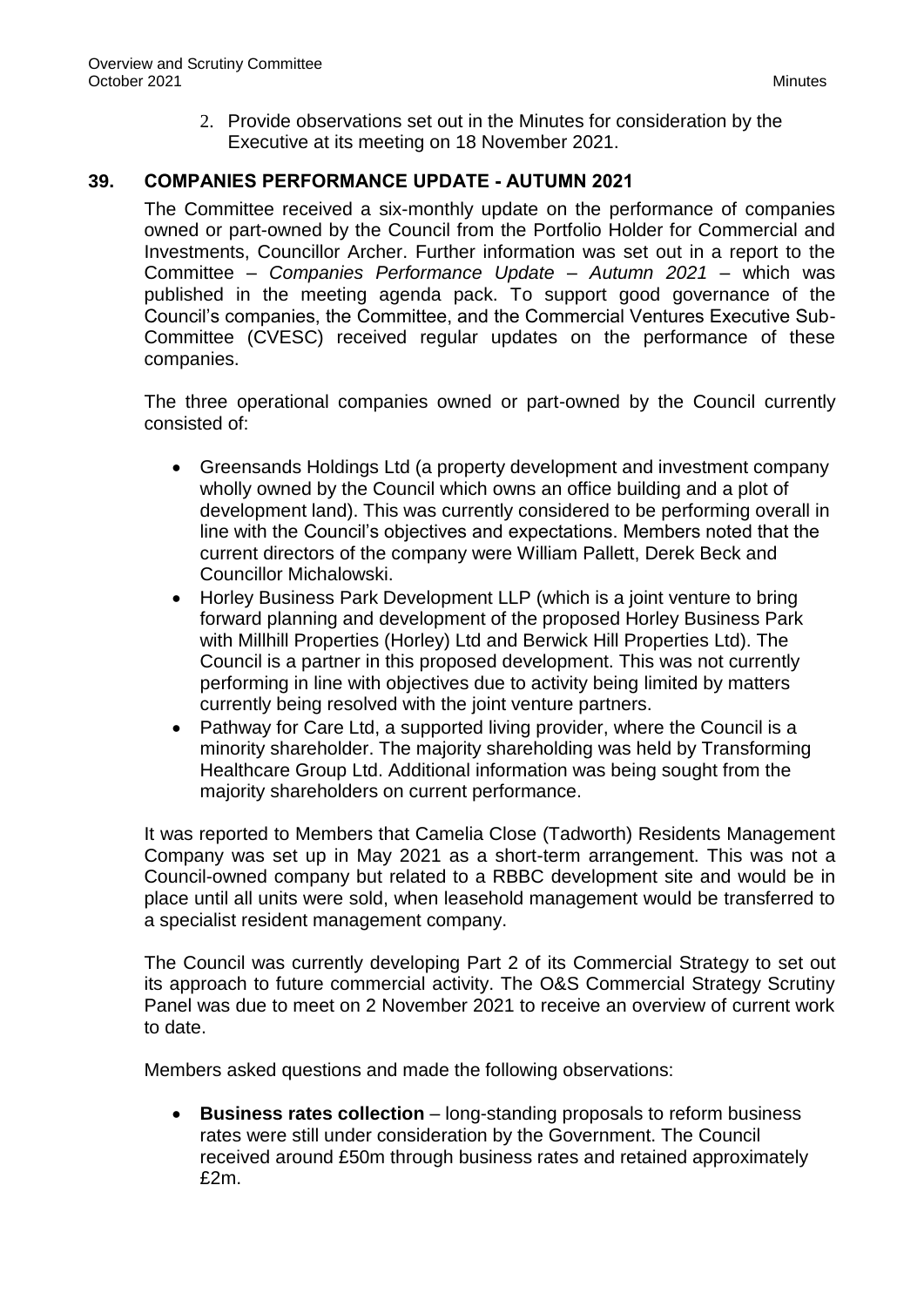- **Gatwick Airport 'strategic gap'** this was Surrey County Council-owned land between the proposed Horley Business Park development site and the M23 spur road. The emerging plans for Gatwick Airport proposed that some of this land be used as a site compound temporarily to aid with other proposed construction work at Gatwick Airport.
- **Greensand Holdings Ltd rental income** Members asked for clarification on rental income and loan interest. It was confirmed that modest rental income was received on Council owned land at Fishers Farm (part of the Horley Business Park development land). A loan to purchase the land via Greensands Holdings accrued loan interest of £1.152m as of 31 March 2021. The office building provided rental income sufficient for the company to pay interest on the loan for that purchase to the Council.
- **Replanting trees**  as set out in the Companies Performance update report to the Committee on 18 March 2021, a number of trees on land owned by Millhill Properties were felled in November 2020 without the knowledge or approval of the Council. Members asked about replanting oak woodland and Tree Preservation Orders. It was confirmed that this was land not owned by the Council and was subject to an ongoing investigation by the Forestry Commission.
- **Pathway to Care Ltd** Members asked about income from this company. It was confirmed that majority shareholder, Transforming Healthcare Group, had not yet declared a dividend income to the Council.

## **RESOLVED** – that:

- 1. The Committee notes the Companies Performance Update, Autumn 2021, as set out in the report to the Committee
- 2. The observations of the Committee, set out in the Minutes, be considered by the Commercial Ventures Executive Sub-Committee at its meeting on 18 November 2021.

## **40. CONSTITUTION OF BUDGET SCRUTINY PANEL**

Members noted the timetable and scope of the Budget Scrutiny Panel due to take place on 1 December 2021 to consider and respond to the draft Budget proposals for 2022/23 due to come to Executive on 18 November 2021.

The Committee agreed membership of the Budget Scrutiny Panel as Councillors Baker, Blacker, Buttironi, Elbourne, Essex, Harrison and Tary.

#### **RESOLVED –** that the Committee:

- 1. Agreed the membership and timetable of the Budget Scrutiny Panel set out in the report and due to take place on 1 December 2021.
- 2. Agreed the scope of the Budget Scrutiny Panel's work.